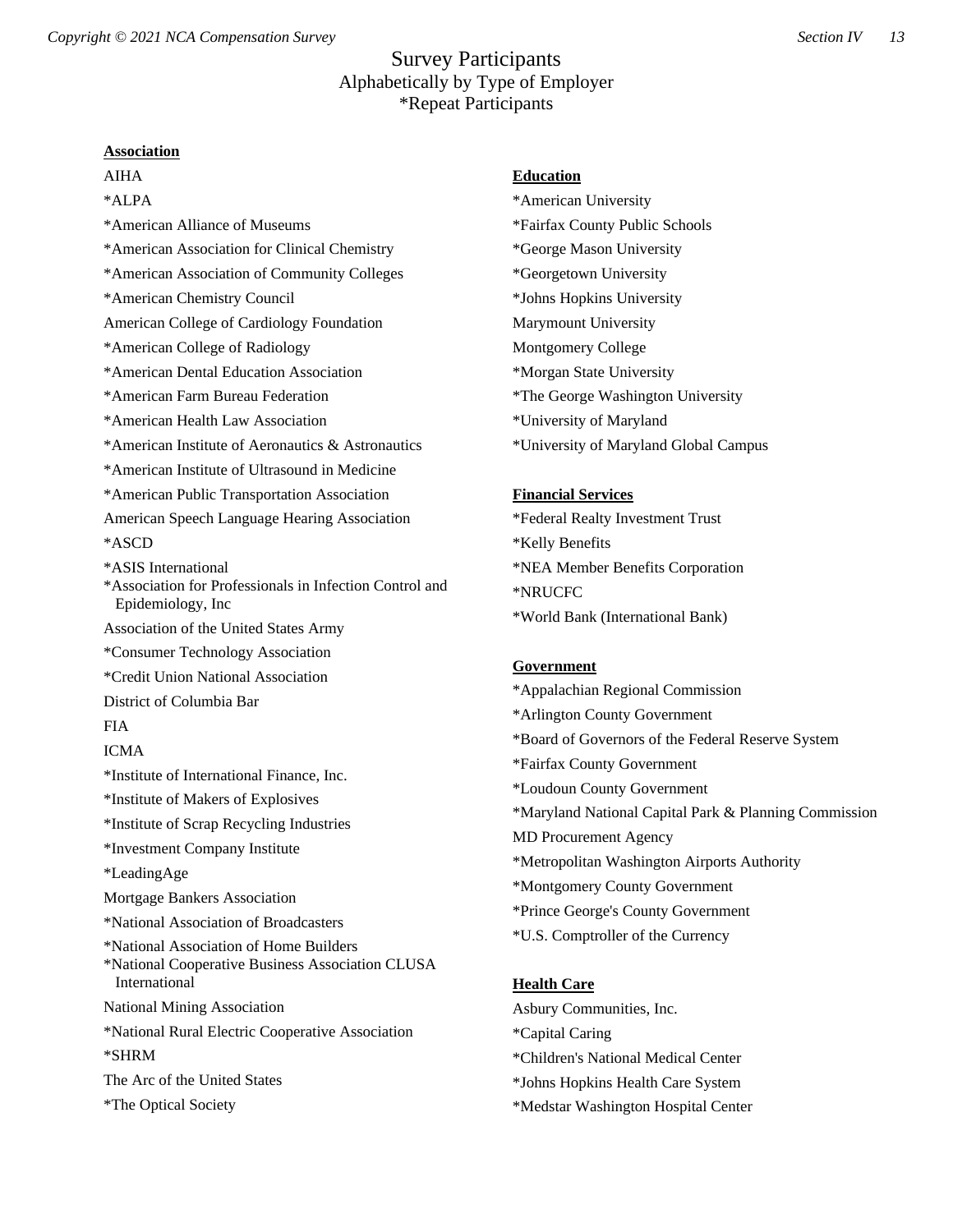\*Sentara Healthcare - Northern Virginia Medical Center \*The George Washington University Hospital \*Unity Health Care, Inc

#### **Hospitality, Transportation, Services**

\*B.F. Saul Company HMS Host \*Kettler Management, Inc.

#### **Non Profit**

\*ACDI/VOCA American Anthropological Association \*American Chemical Society \*American College of Obstetricians & Gynecologists \*American Councils for International Education \*American Institute of Physics \*American Society for Microbiology \*Association of Public & Land - grant Universities APLU \*Atlantic Council Board of Certification/Accreditation \*Carnegie Endowment for International Peace \*Catholic Relief Services \*Cato Institute \*Center for American Progress \*Center for Global Development \*Center for Innovative Technology \*Center for Strategic and International Studies CFP Board of Standards \*Conservation International \*Cystic Fibrosis Foundation Data Quality Campaign \*Elizabeth Glaser Pediatric AIDS Foundation \*EngenderHealth Environmental Working Group Epilepsy Foundation of America \*Fairfax Water \*Federation of American Societies for Experimental Biology (FASER) Summit Charitable Foundation, Inc. \*FHI 360 \*Global Communities \*LIFT, Inc \*Oceana, Inc. \*PATH \*Pew Research Center \*Population Connection Public Health Institute Tax Analysts \*The Endocrine Society \*The Urban Institute

\*Henry M. Jackson Foundation for the Advancement of Military Medicine \*Howard Hughes Medical Institute \*IESC-International Executive Service Corp \*Institute for Defense Analyses Institute for Humane Studies \*Institute of International Education \*International Food Policy Research Institute International Life Sciences Institute (ILSI) \*International Medical Corps \*International Partnership for Microbicides International Republican Institute \*Management Sciences for Health \*National Center for Missing & Exploited Children \*National Industries for the Blind \*National Wildlife Federation Physicians Committee for Responsible Medicine \*Population Services International \*Public Broadcasting Service Resources for The Future \*Sisters of Notre Dame de Namur Smart Electric Power Alliance \*Space Telescope Science Institute \*The Brookings Institution \*The Children's Inn at NIH \*The German Marshall Fund of the United States \*The Heritage Foundation \*The Humane Society of the United States \*The Pew Charitable Trusts \*The U.S. Pharmacopeial Convention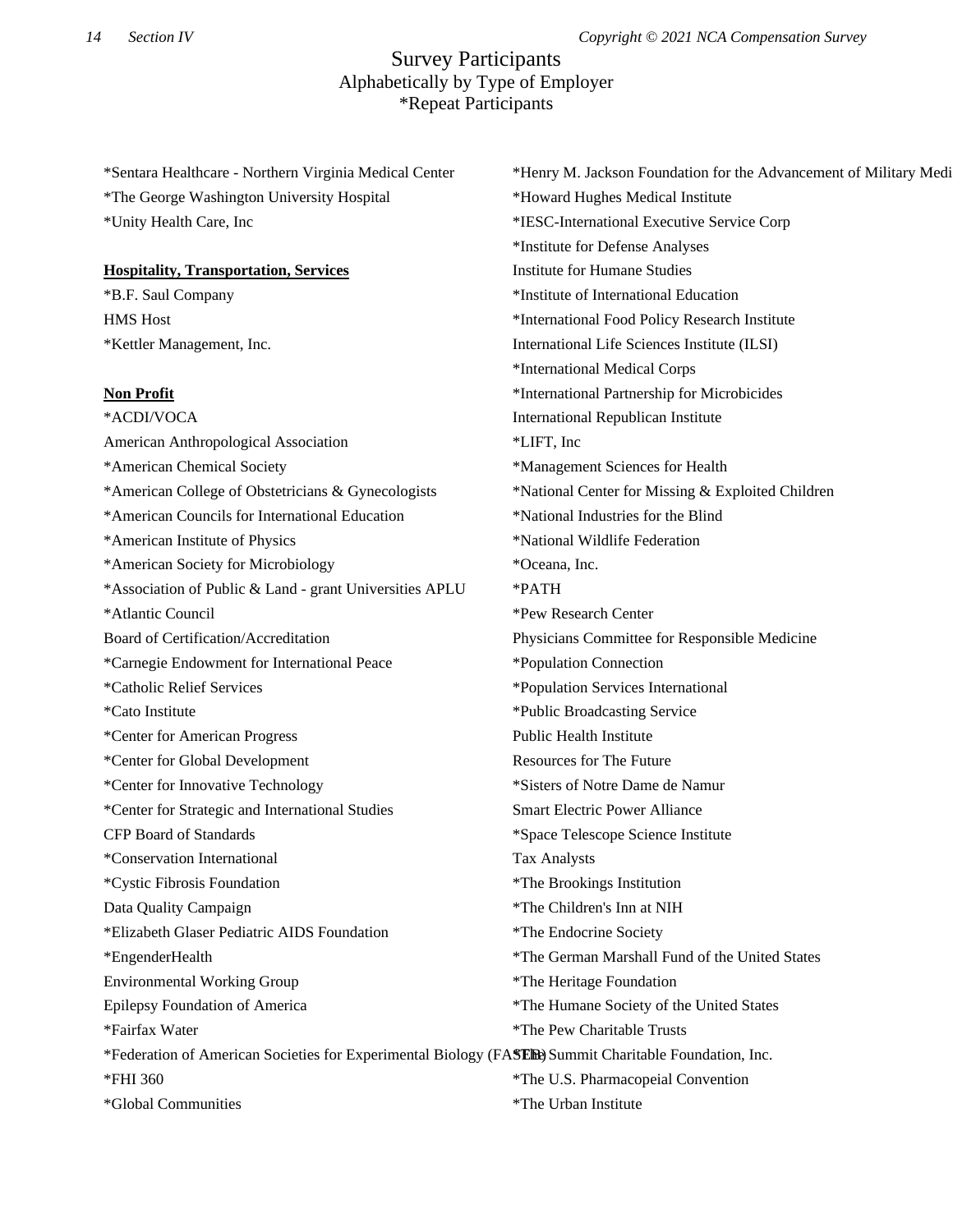\*Truth Initiative \*United States Conference of Catholic Bishops United States Hispanic Chamber of Commerce \*United States Institute of Peace \*USA for UNHCR Washington Metropolitan Area Transit Authority \*World Resources Institute \*World Wildlife Fund \*ZERO TO THREE

#### **Other**

\*Amentum \*American Type Culture Collection \*Corporate Office Properties Trust \*Huntington Ingalls Industries - Technical Solutions Mathematica Policy Research Inc. \*PAE Power to Decide SOS International \*Washington Gas Light Company WSSC Water

### **Professional Services**

\*Abt Associates, Inc. \*Accenture Federal Services \*American Institutes for Research \*American Systems \*Aronson LLC Bates White, LLC \*Berkshire Associates Inc. \*Capgemini Government Solutions LLC \*CNA Cognosante \*Covington & Burling \*DAI ESOP, Inc. \*Datastrong, LLC Democracy International, Inc. EnCompass LLC Enterprise Knowledge \*Foster Thomas Inc.

\*Helios HR \*Hudson Cook, LLP **JustinBradley** \*Kirkland & Ellis LLP \*Manhattan Strategy Group \*ManTech International Corp. \*Mayer Brown LLP \*OneDigital Panagora Group \*RAND Corporation \*Serco, Inc. STG International Inc. \*The Cloudburst Group \*The HR Team, Inc. \*The National Academies of Sciences, Engineering, and Medicine Trident Systems Inc. \*University Research Co., LLC \*USfalcon \*Virginia Tech Applied Research Corp West Wing Writers \*Westat, Inc. \*Wilmer Cutler Pickering Hale and Dorr LLP

### **Publishing and Broadcasting**

C-SPAN Radio Free Asia \*The Chronicle of Higher Education

#### **Technology and Science**

\*a.i. solutions ADTEK Engineers, Inc. Altamira Technologies Corporation \*CACI International, Inc. \*Competitive Innovations, LLC \*DCS Corporation \*Definitive Logic \*FourthWall Media, Inc. \*Gryphon Hunter Associates Laboratory, Inc \*iHire, LLC